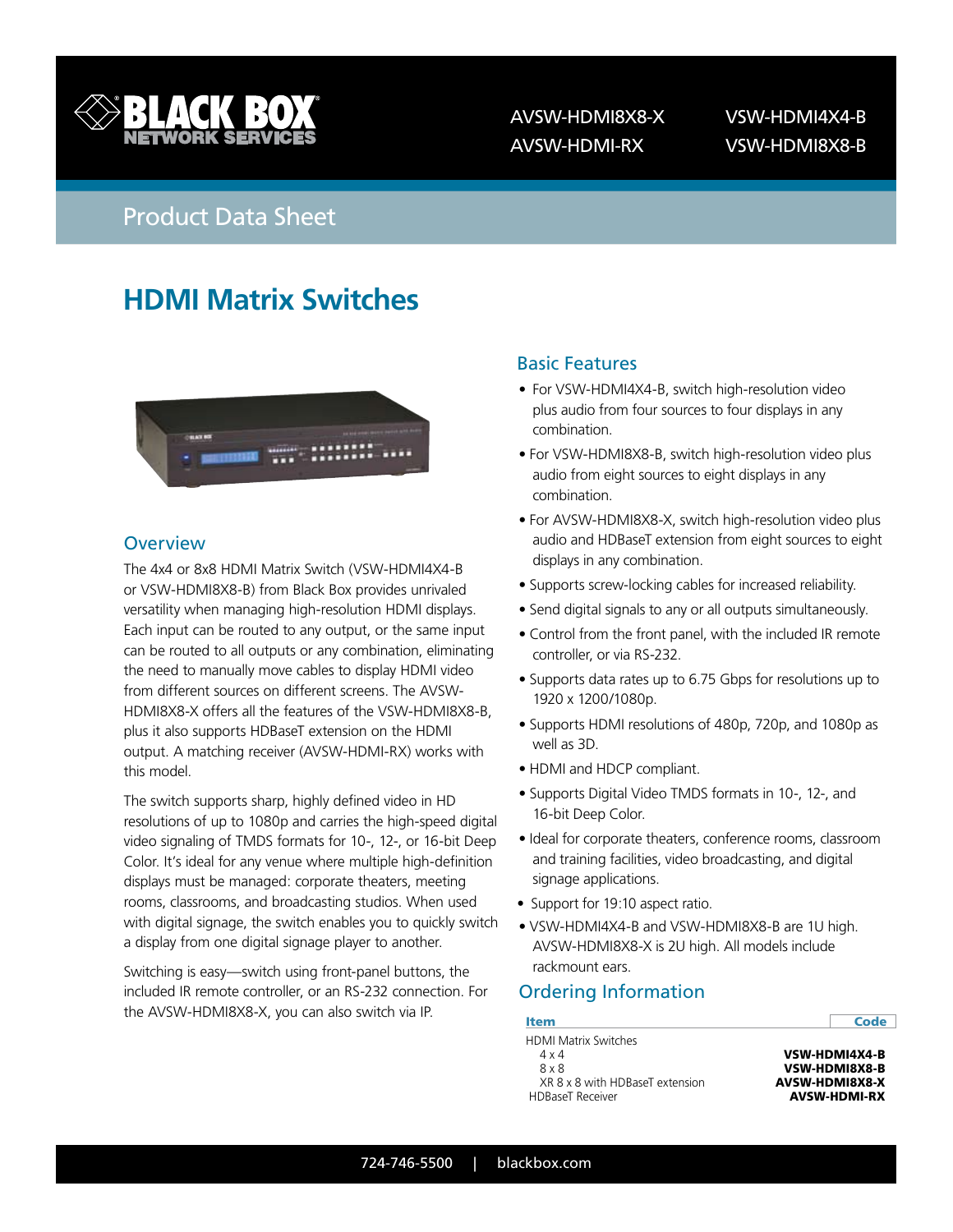| Approvals                   | CE, FCC, RoHS, REACH                                                                                                                                                                                                                                       |  |  |  |
|-----------------------------|------------------------------------------------------------------------------------------------------------------------------------------------------------------------------------------------------------------------------------------------------------|--|--|--|
| Audio Support               | Supports DVI-Audio input and SPDIF output                                                                                                                                                                                                                  |  |  |  |
| Controls                    | IR remote control,<br>IR extension port,<br>Select and Function buttons on front panel,<br>RS-232 series interface,<br>AVSW-HDMI8X8-X also has:<br>Ethernet series interface,<br>(8) IR room remote controls                                               |  |  |  |
| Color                       | <b>Black</b>                                                                                                                                                                                                                                               |  |  |  |
| Digital Audio Support       | Multi audio formats 5.1/7.1, MAT (MLP), Dolby Digital, Dolby TrueHD, Dolby Digital<br>Plus, DTS, DTS-ES-6CH, DTS-HD, DTS-HD-HRA, DTS-HD Master, (PCM-2CH)                                                                                                  |  |  |  |
| Digital Video Support       | HD: 1080i, 1080p, up to 36-bit deep color;<br>PC: Up to 1920 x 1200                                                                                                                                                                                        |  |  |  |
| Extension                   | AVSW-HDMI8X8-X: HDBaseT (up to 330 ft. [100 m])                                                                                                                                                                                                            |  |  |  |
| <b>Function Control Key</b> | ALL/OFF/RECALL/ENTER/MEMORY/LOCK/EDID                                                                                                                                                                                                                      |  |  |  |
| <b>HDCP/CEC Support</b>     | HDCP 2.0 compliant, CEC compliant                                                                                                                                                                                                                          |  |  |  |
| <b>HDMI I/O Connector</b>   | HDMI Type A, SMD 19-pin female                                                                                                                                                                                                                             |  |  |  |
| <b>HDMI</b> Support         | HD 1080p @ 60 Hz, H36-bit deep color, 3D (1.4a) formats                                                                                                                                                                                                    |  |  |  |
| <b>Infrared Frequency</b>   | 38 kHz                                                                                                                                                                                                                                                     |  |  |  |
| <b>IR External Distance</b> | 1000 feet (328 m) maximum                                                                                                                                                                                                                                  |  |  |  |
| <b>ESD Protection</b>       | Human body model:<br>± 10 kV (air-gap discharge);<br>± 6 kV (contact discharge)                                                                                                                                                                            |  |  |  |
| <b>Number of Rack Units</b> | 1U, fits in 19" rack (using the included rackmount brackets)                                                                                                                                                                                               |  |  |  |
| <b>Source Status</b>        | Automatically scan sources inputs via LED                                                                                                                                                                                                                  |  |  |  |
| Video Bandwidth             | Double data rates: 340 MHz, total 6.75 Gbps bandwidth                                                                                                                                                                                                      |  |  |  |
| Connectors                  | VSW-HDMI4X4-B:<br>Input:<br>(4) HDMI (sources),<br>Output:<br>(4) HDMI (sinks);<br>Control:<br>(1) DB9 RS-232 for serial control,<br>(1) IR extension port;<br>VSW-HDMI8X8-B:<br>Input:<br>(8) HDMI (sources),<br>Output:<br>(8) HDMI (sinks);<br>Control: |  |  |  |
|                             | (1) DB9 RS-232 for serial control,<br>(1) IR extension port;                                                                                                                                                                                               |  |  |  |

## Technical Specifications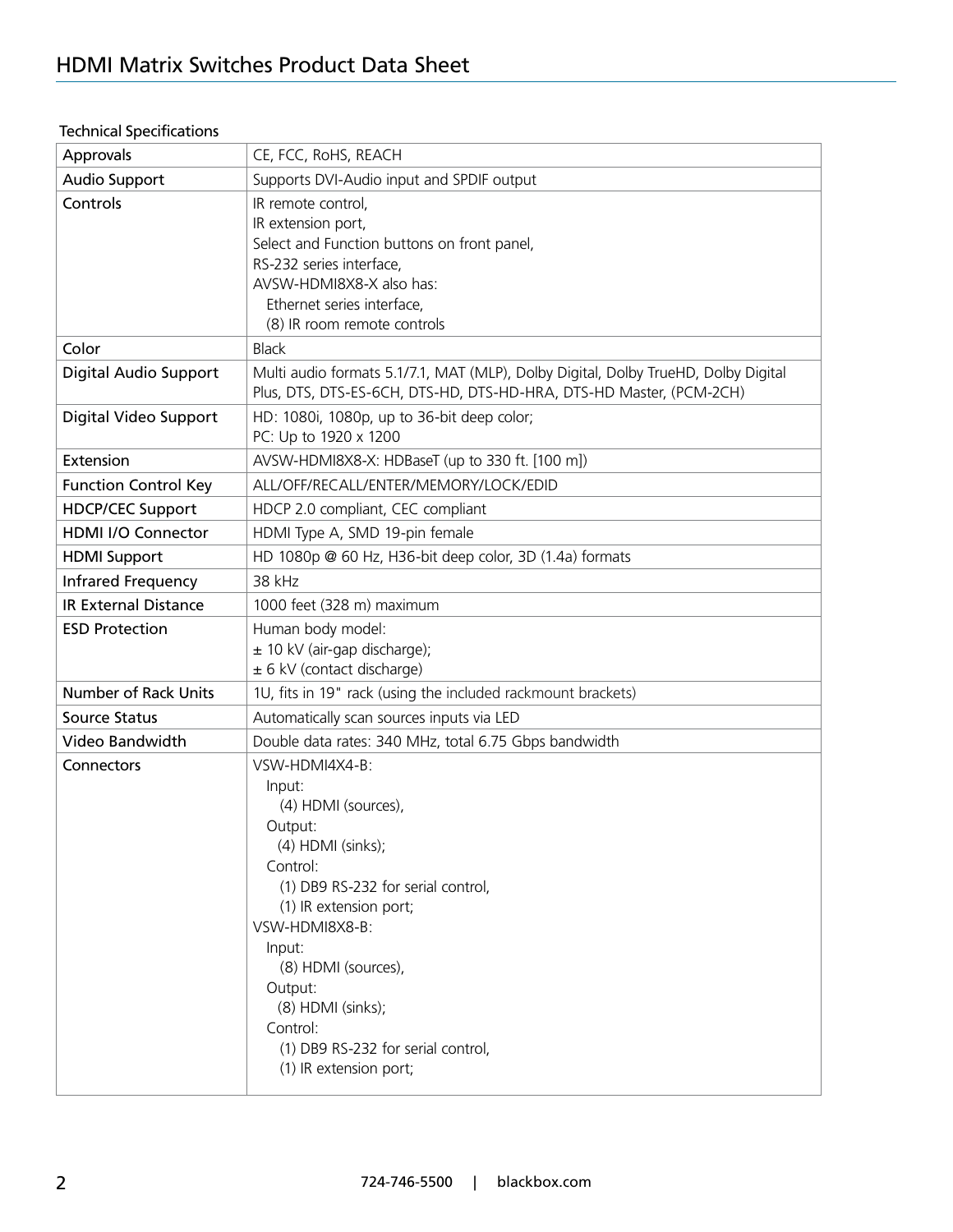### Technical Specifications (continued)

| Connectors        | AVSW-HDMI8X8-X:                                                                        |  |  |  |  |
|-------------------|----------------------------------------------------------------------------------------|--|--|--|--|
| (continued)       | Input:                                                                                 |  |  |  |  |
|                   | (8) HDMI (sources),                                                                    |  |  |  |  |
|                   | (8) 3.5-mm analog audio,                                                               |  |  |  |  |
|                   | (8) DB9 RS-232 for extension,                                                          |  |  |  |  |
|                   | (9) IR extension ports (1 to all, 8 for each);                                         |  |  |  |  |
|                   | Output:                                                                                |  |  |  |  |
|                   | (8) HDMI (sinks),                                                                      |  |  |  |  |
|                   | (8) RJ-45 CATx (HDBaseT via Category 5e/6/6a cable),<br>(8) SPDIF audio,               |  |  |  |  |
|                   | (9) IR extension ports (1 to all, 8 for each);                                         |  |  |  |  |
|                   | Control:                                                                               |  |  |  |  |
|                   | (1) DB9 RS-232 for serial control,                                                     |  |  |  |  |
|                   | (1) RJ-45 for telnet control,                                                          |  |  |  |  |
|                   | (1) IR extension port;                                                                 |  |  |  |  |
|                   | AVSW-HDMI-RX:                                                                          |  |  |  |  |
|                   | Input:                                                                                 |  |  |  |  |
|                   | (1) HDBaseT port,                                                                      |  |  |  |  |
|                   | (1) IR extension port;                                                                 |  |  |  |  |
|                   | Output:                                                                                |  |  |  |  |
|                   | $(1)$ HDMI (sink),                                                                     |  |  |  |  |
|                   | (1) 3.5-mm analog audio,<br>(1) RS-232 (control),                                      |  |  |  |  |
|                   | (1) IR extension port,                                                                 |  |  |  |  |
|                   | (2) RJ-45 (unused)                                                                     |  |  |  |  |
| Environment       | Temperature: 32 to 100° F (0 to 38° C)                                                 |  |  |  |  |
| Power             | AVSW-HDMI8X8-X input: 100-240 VAC, 50/60 Hz, internal power supply;                    |  |  |  |  |
|                   | Consumption: 10 A maximum;                                                             |  |  |  |  |
|                   | AVSW-HDMI-RX:                                                                          |  |  |  |  |
|                   | Input: 100-250 VAC, 60/60 Hz, external PSU,                                            |  |  |  |  |
|                   | Output: 12 VDC, 2 A max.,                                                              |  |  |  |  |
|                   | Consumption: 1750 mA max.;                                                             |  |  |  |  |
|                   | VSW-HDMI4X4-B:                                                                         |  |  |  |  |
|                   | Input: 100-250 VAC, 50/60 Hz, 1.2 A external power supply;<br>Output: 12 VDC, 3 A max. |  |  |  |  |
|                   | VSW-HDMI8X8-B:                                                                         |  |  |  |  |
|                   | Input: 100-250 VAC, 50/60 Hz, 1.2 A external power supply,                             |  |  |  |  |
|                   | Output: 12 VDC, 5 A max.                                                               |  |  |  |  |
| <b>Dimensions</b> | VSW-HDMI4X4-B, VSW-HDMI8X8-B: 1.75"H x 19"W x 9.85"D (4.4 x 48.2 x 25 cm);             |  |  |  |  |
|                   | AVSW-HDMI8X8-X: 3.5"H x 19"W x 12"D (8.9 x 19 x 12 cm);                                |  |  |  |  |
|                   | AVSW-HDMI-RX: 1.1"H x 5.2"W x 5.4"D (2.7 x 13 x 13.6 cm)                               |  |  |  |  |
| Weight            | VSW-HDMI4X4-B: 10 lb. (4.5 kg);                                                        |  |  |  |  |
|                   | VSW-HDMI8X8-B: 13 lb. (5.9 kg);                                                        |  |  |  |  |
|                   | AVSW-HDMI8X8-X: 19 lb. (8.6 kg);                                                       |  |  |  |  |
|                   | AVSW-HDMI-RX: 2 lb. (0.9 kg)                                                           |  |  |  |  |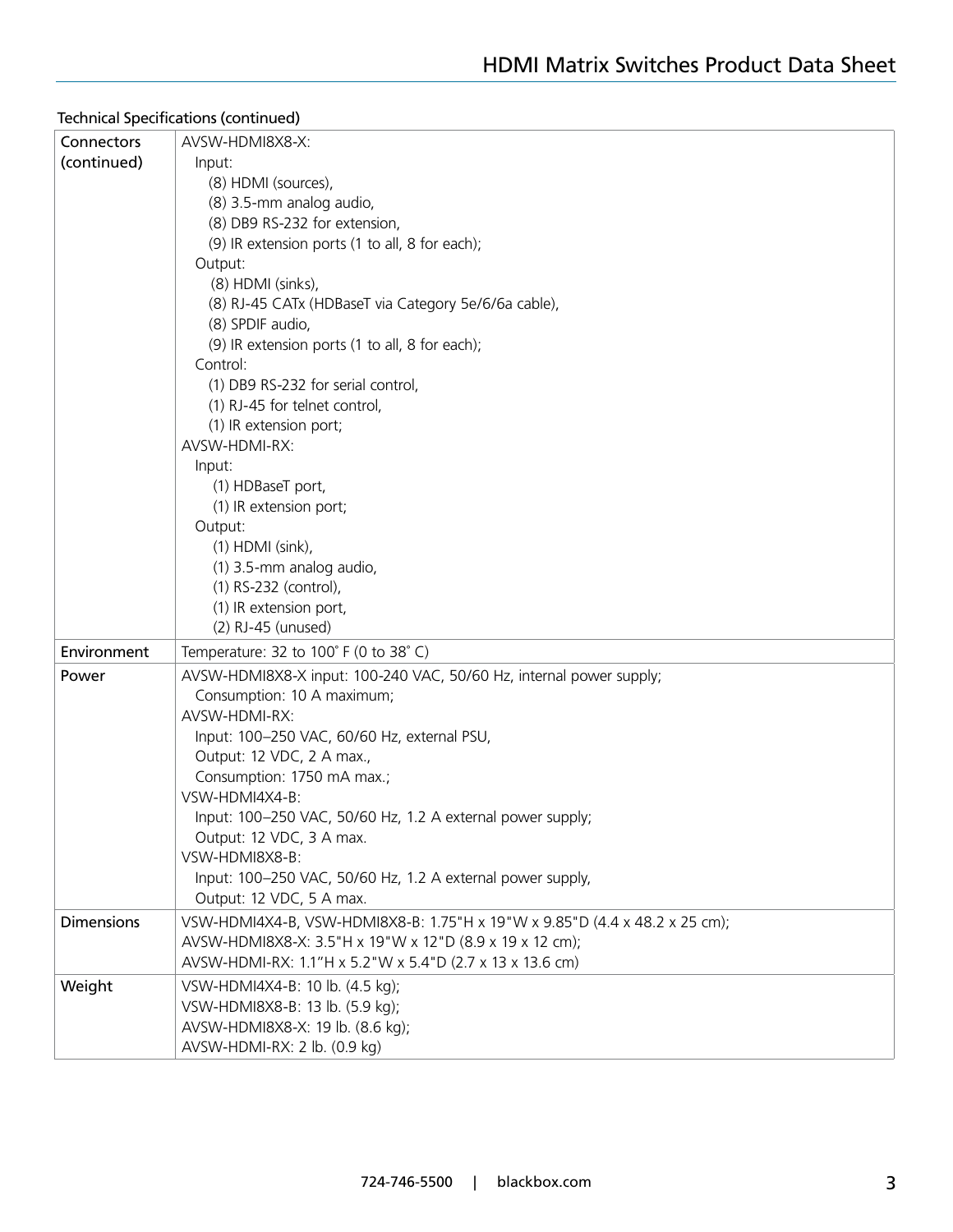|                              | VSW-HDMI4X4-B                                                      | VSW-HDMI8X8-B                                                      | AVSW-HDMI8X8-X                                                                               |
|------------------------------|--------------------------------------------------------------------|--------------------------------------------------------------------|----------------------------------------------------------------------------------------------|
| <b>HDMI</b> input ports      | (4)                                                                | (8)                                                                | (8)                                                                                          |
| <b>HDMI</b> output<br>ports  | (4)                                                                | (8)                                                                | (8)                                                                                          |
| Control ports                | (1) DB9 RS-232                                                     | (1) DB9 RS-232;<br>(1) IR sensor extension                         | (1) DB9 RS-232;<br>(1) IR sensor extension                                                   |
| <b>IR Extension Ports</b>    | <b>No</b>                                                          | <b>No</b>                                                          | $(9)$ in: (1) per input + (1) all;<br>$(9)$ out: $(1)$ per output + $(1)$ all                |
| <b>HDBaseT</b><br>extension  | <b>No</b>                                                          | <b>No</b>                                                          | Yes                                                                                          |
| Number of<br>remote controls |                                                                    |                                                                    | $(1)$ main + $(8)$ room controls                                                             |
| Audio support                | Yes, Embedded HDMI                                                 | Yes, Embedded HDMI                                                 | Yes, Embedded HDMI,<br>Analog audio (input),<br>SPDIF (local output),<br>Analog (-RX output) |
| Control                      | Front panel, with the included IR<br>remote control, or via RS-232 | Front panel, with the included IR<br>remote control, or via RS-232 | Front panel, with the included IR<br>remote control, via RS-232, or via<br>Ethernet          |
| Data Rates                   | 6.75 Gbps for resolutions up to<br>1920 x 1200/1080p               | 6.75 Gbps for resolutions up to 1920 x<br>1200/1080p               | 6.75 Gbps for resolutions up to 1920<br>x 1200/1080p                                         |

Comparison Chart: HDMI Matrix Switches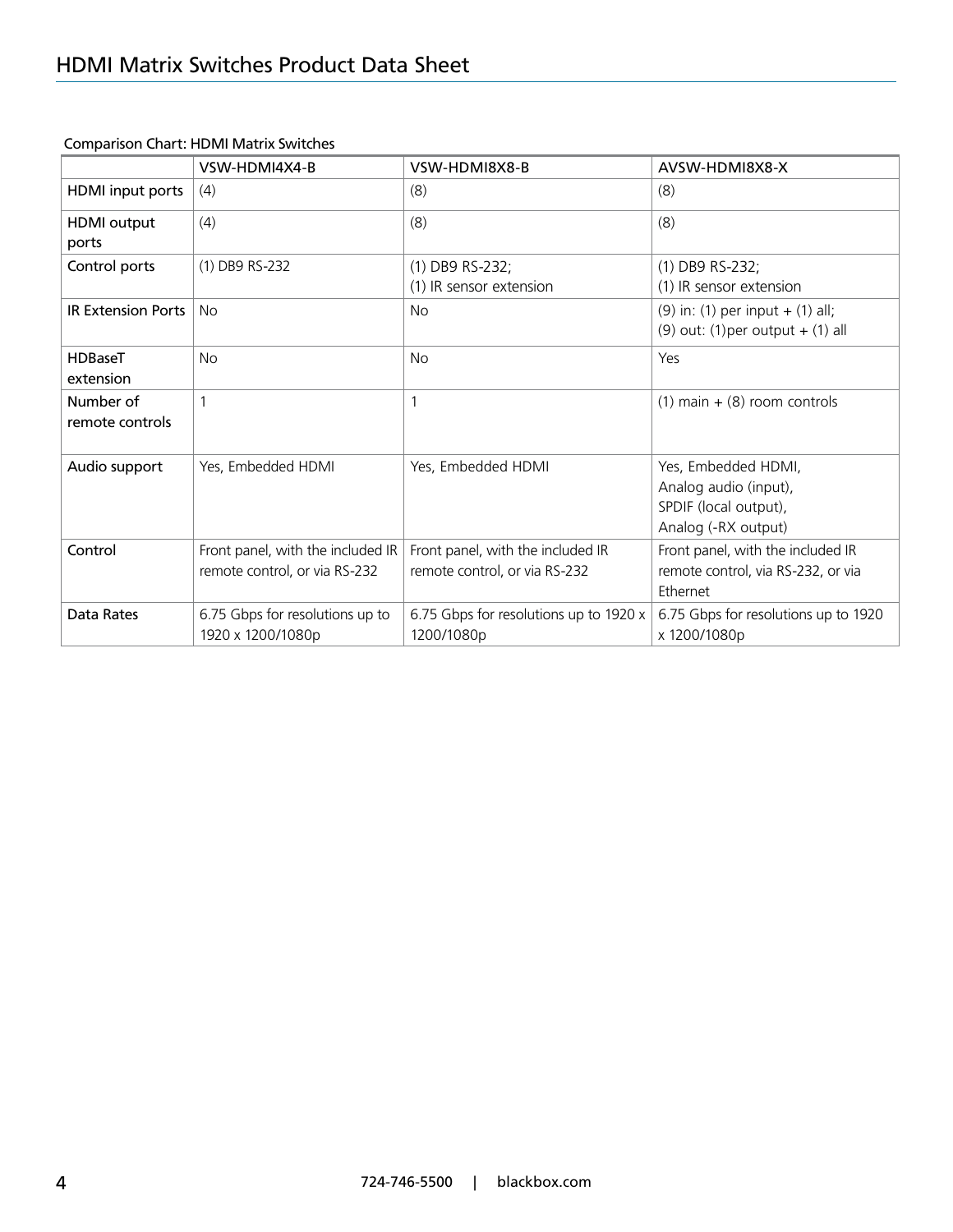Dimensional diagrams of the HDMI Matrix Switches.

## 4 x 4 HDMI Matrix Switch (VSW-HDMI4X4-B)



## 8 x 8 HDMI Matrix Switch (VSW-HDMI8X8-B)

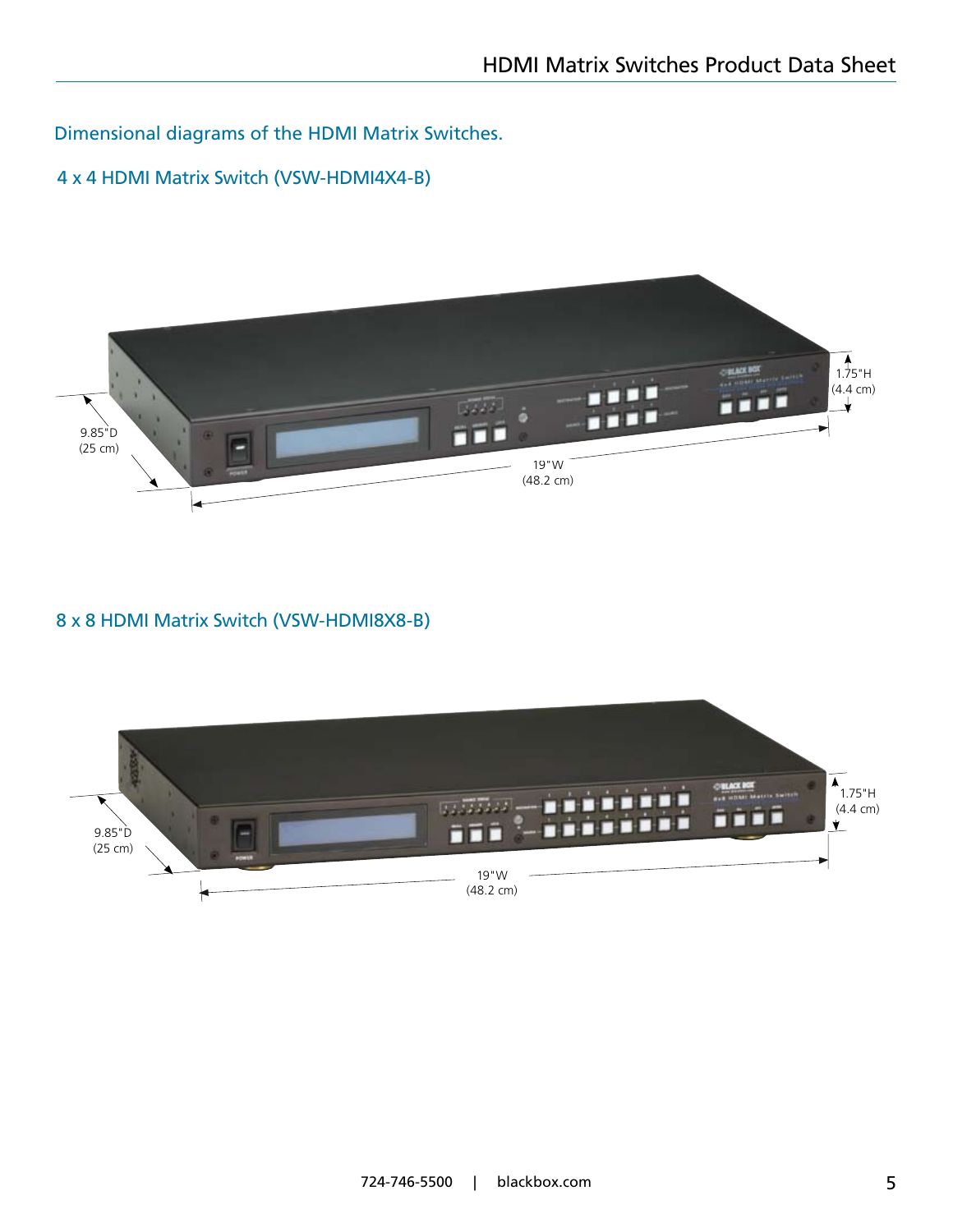## Dimensional diagram of the HDMI Matrix Switch and HDBaseT Receiver.

### 8 x 8 HDMI Matrix Switch (AVSW-HDMI8X8-X)



### HDBaseT Receiver (AVSW-HDMI-RX)

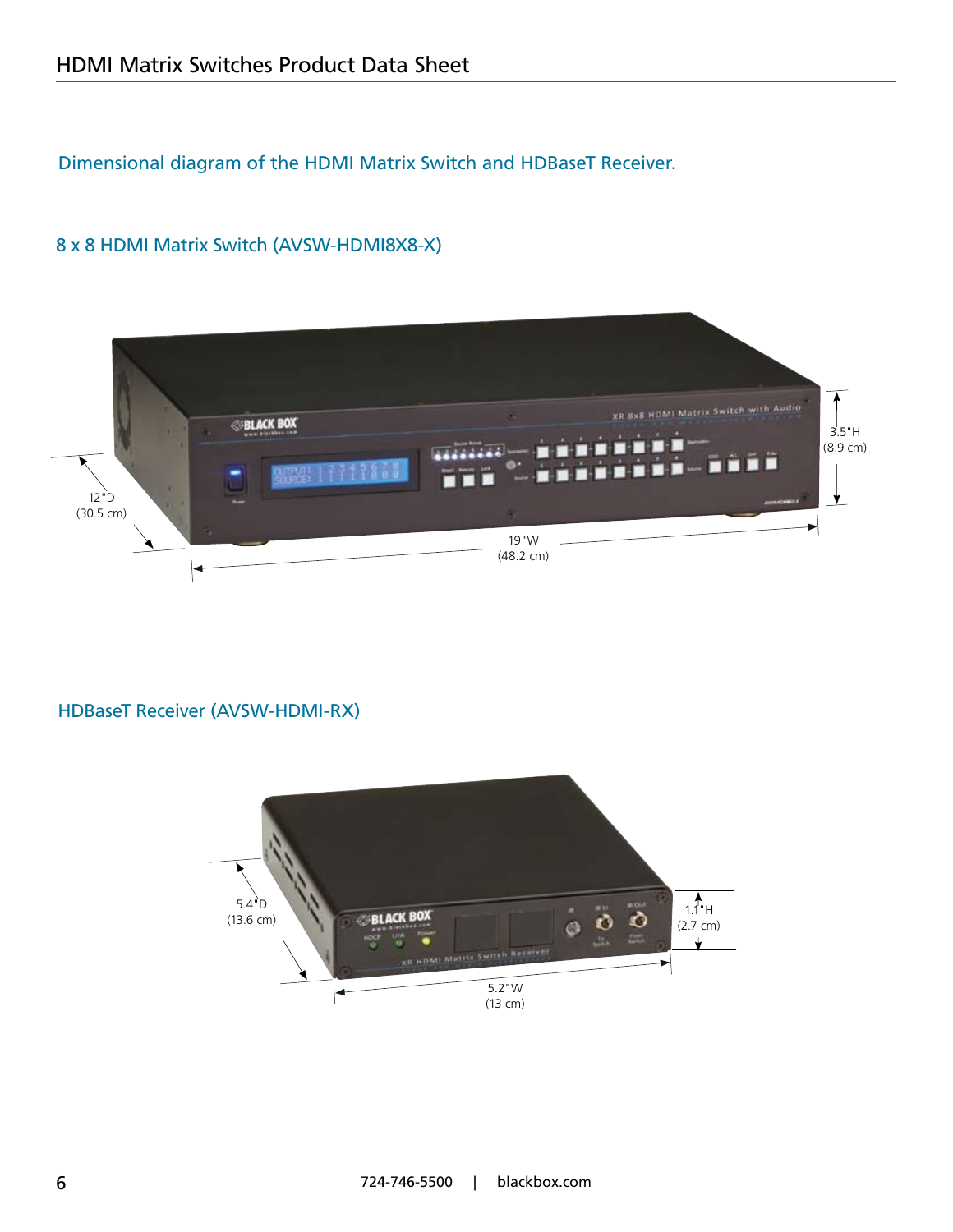A typical application of the AVSW-HDMI8X8-X and AVSW-HDMI-RX is shown below.